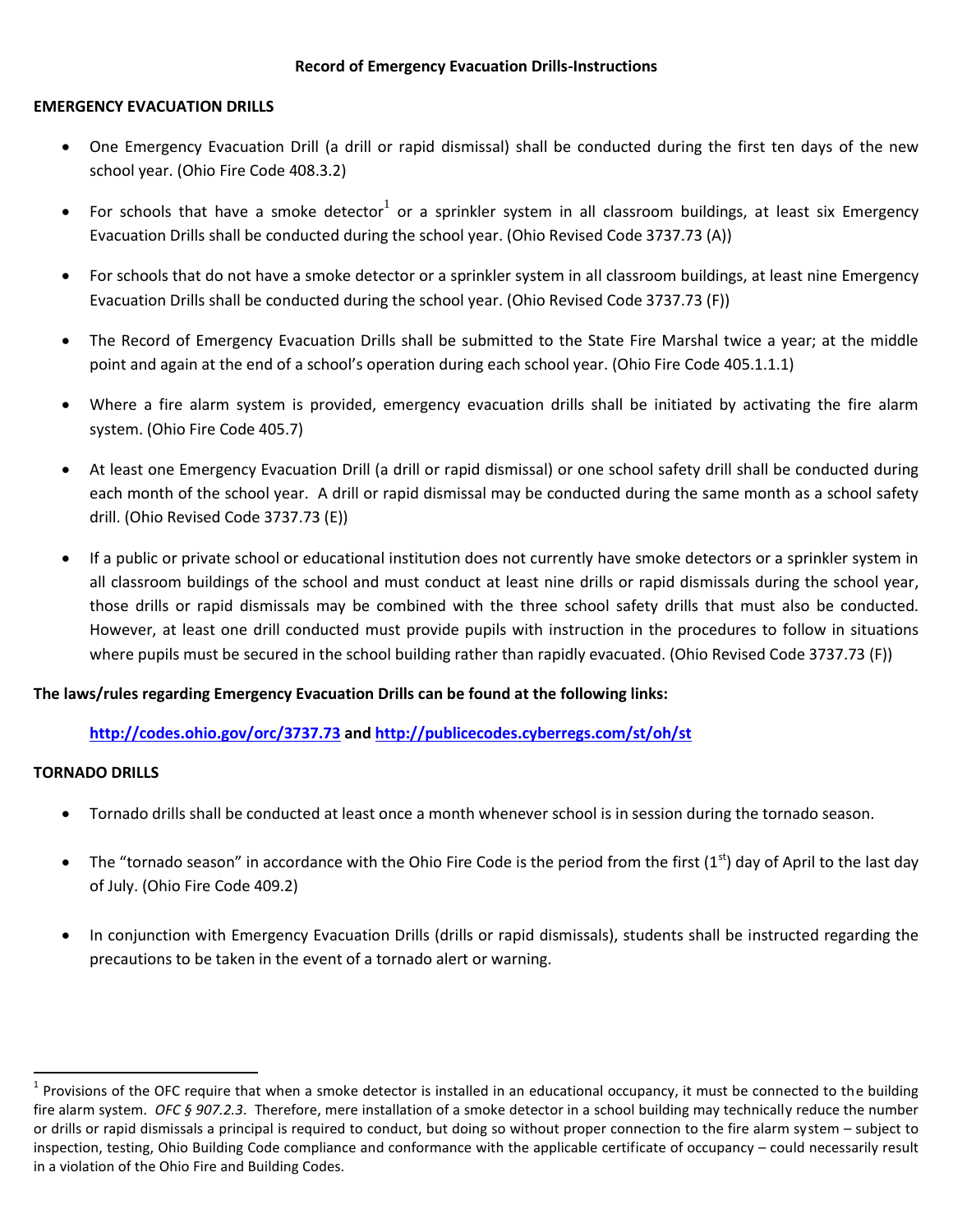### **SCHOOL SAFETY DRILLS**

- School safety drills shall be conducted at least three times during the school year to provide pupils with instruction in the procedures to follow in situations where pupils must be secured in the school building or rapidly evacuated in response to a threat to the school involving an act of terrorism; a person possessing a deadly weapon or dangerous ordnance on school property; or other act of violence. (Ohio Revised Code 3737.73 (D)(1))
- Each school safety drill shall be conducted in conjunction with the police chief or other similar chief law enforcement officer or designee of the municipal corporation, township, or township or joint police district in which the school or institution is located. In the absence of such person, the county sheriff of the county, or designee, in which the school or institution is located. (Ohio Revised Code 3737.73 (D)(1))
- In addition to the three school safety drills, the principal or person in charge shall conduct a theoretical school safety drill at least once during the school year to provide faculty and staff employed by the school or institution with instruction in the procedures to follow in such situations. This drill does not need to include student participation and may be conducted at the annual training session required by the Revised Code. (Ohio Revised Code 3737.73 (D)(1)(b))
- All required school safety drills shall be conducted pursuant to the district's or school's emergency management plan adopted under Section 3313.536 of the Ohio Revised Code. (Ohio Revised Code 3737.73 (D)(1)(c))

## **QUESTIONS**

- **For questions regarding drills or rapid dismissals**, please contact the State Fire Marshal's Office, Code Enforcement Bureau, 8895 E. Main Street, Reynoldsburg, OH 43068; (614)728-5460; [websfm@com.state.oh.us.](mailto:websfm@com.state.oh.us)
- **For questions regarding school safety drills**, please contact appropriate law enforcement for your jurisdiction (i.e., the police chief or other similar chief law enforcement officer, or designee, of your municipal corporation, township, or township or joint police district in which your school or institution is located, or, in absence of any such person, the county sheriff of the county, or designee, in which your school or institution is located).